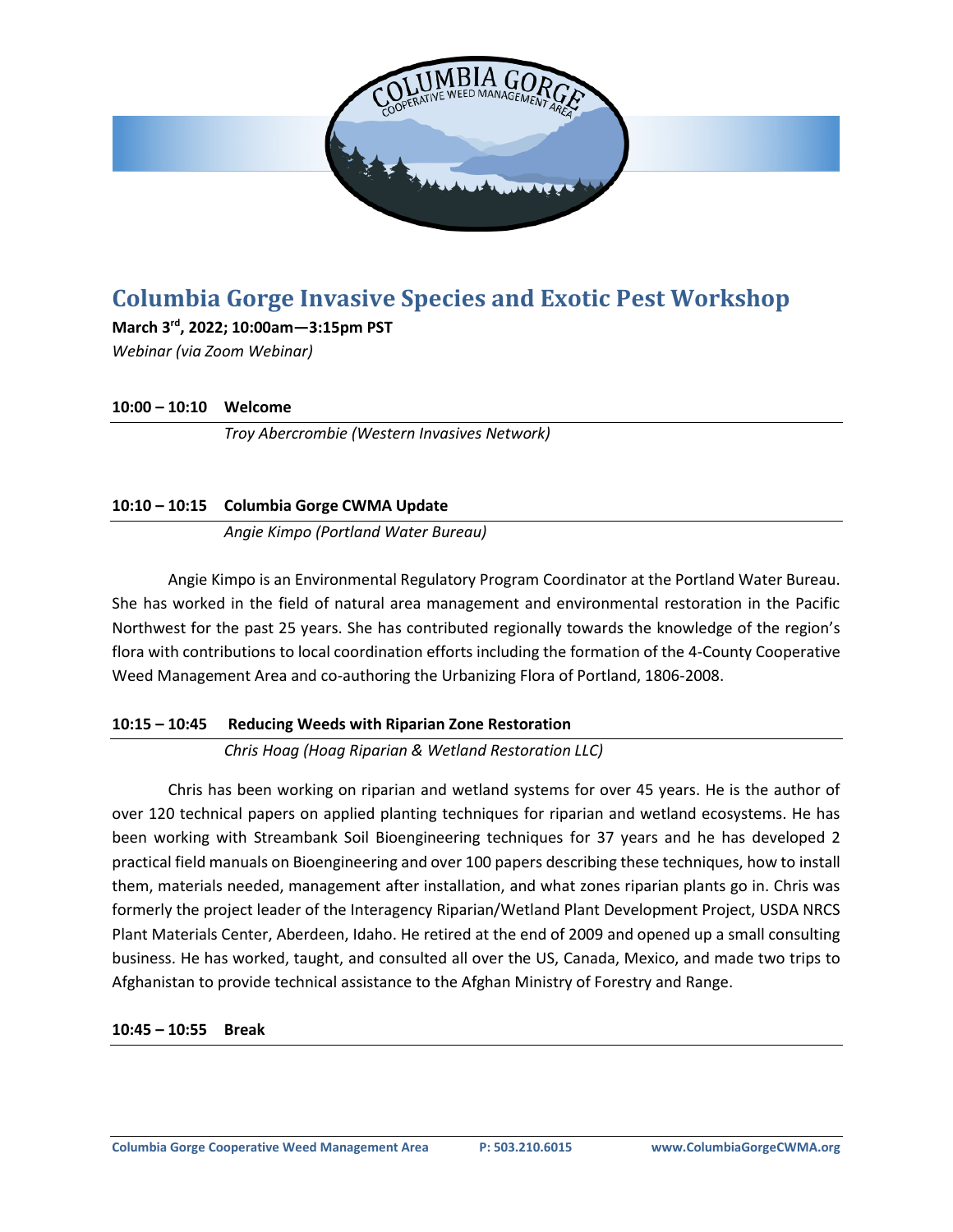## **10:55 – 11:25 First Foods and Invasive Species Management**

*Cheryl Shippentower (Confederated Tribes of the Umatilla Indian Reservation)*

Cheryl Shippentower is the Restoration Ecologist for the Confederated Tribes of the Umatilla Indian Reservation (CTUIR), Department of Natural Resources. In this role, her primary responsibility is the protection, enhancement, and ecological restoration of First Foods that are critical to Tribal culture. Because invasive species impact ecosystems that support First Foods, invasive species management is a major component of her work. Cheryl received a bachelor's degree in Botany from Oregon State University and a restoration ecology certificate from the University of Idaho.

## **11:25 – 12:00 Invasive Species Quiz (***via Mentimeter***)**

*Marty Hudson (Klickitat County Noxious Weed Control Board)*

Marty was born and raised in Pendleton, OR. In Pendleton, Marty had a custom spraying business for his FFA project treating about 4,000 acres each spring with a Spray Coupe primarily treating weeds in wheat fields. He later went to work for Agri-Chem in Adams, Oregon after school starting in 1977 and worked there until he moved to Goldendale in 1980. He worked at Agri-Chem, which later became PureGro from 1980 to 1991. Since then, he has been serving as the Coordinator for Klickitat County Noxious Weed Control Board. He has been married for 38 years to his wonderful wife Robin and they now have 5 grandchildren.

## **12:00 – 1:00 Lunch**

## **1:00 – 1:30 Rapid Response to Zebra Mussel Contamination in Marimo Moss Balls**

*Susan Pasko (US Fish and Wildlife Service—Aquatic Nuisance Species Task Force)*

Susan Pasko currently works in the U.S. Fish and Wildlife Service's Branch of Aquatic Species, serving as the as the Executive Secretary of the Aquatic Nuisance Species Task Force. In this role, Susan focuses on coordination and planning to ensure that Federal agencies are actively engaged and effectively responding to the threat of invasive species. She holds a bachelor's degree in Marine Science from the Richard Stockton College of New Jersey and a PhD in Aquatic ecology from Kent State University.

## **1:30 – 2:00 Planting Right with PlantRight**

*Alex Stubblefield (PlantRight)*

Alex has been the PlantRight program manager since October 2019, when she oversaw the transition of PlantRight from Sustainable Conservation to Plant California Alliance. In 2021, she successfully relaunched the PlantRight spring nursery survey and will present the results here. Her background in both sustainable agriculture and landscaping give Alex a well-rounded view of horticulture and a deep understanding of how plants shape our world.